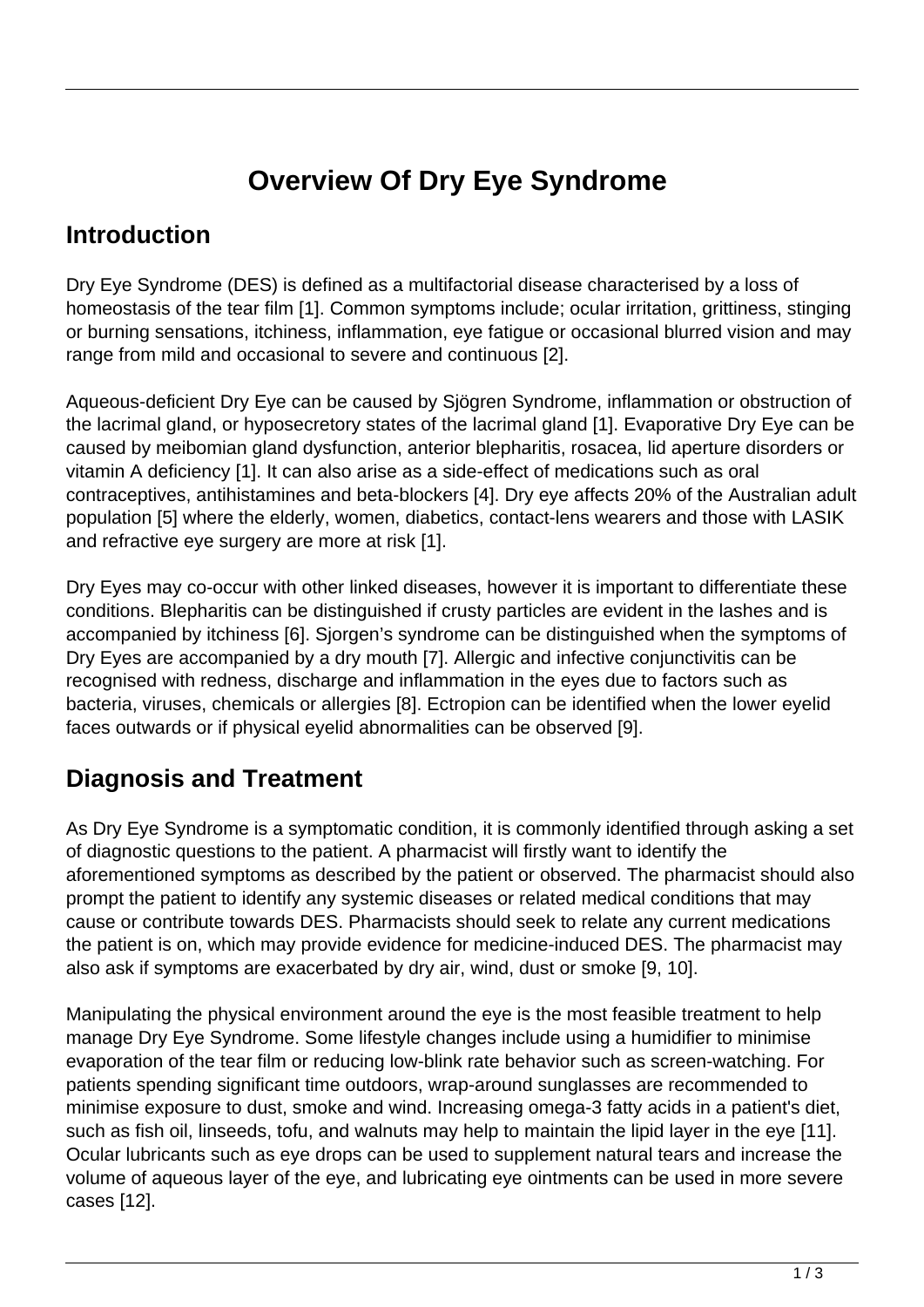## **Treatment Options - Eyelid Hygiene Practices and Polyethylene Glycol Eye Drops**

The symptoms of dry can be managed through non-pharmacological and pharmacological treatment methods, which both aim to restore homeostasis of the tear film by targeting different layers. The implementation of eyelid hygiene practices within patients' lifestyle habits can stimulate lacrimal secretion and prevent obstruction of tear glands that may cause hypersecretion. Patients can use a warm compress to improve blood flow to the eye area which may relieve eye inflammation whilst providing a high moisture external environment for added ocular hydration [13]. Patients should place a warm wet cloth directly on closed eyes and surrounding areas. Patients may also gently massage closed eyelids in circular motions or apply a sweeping gentle pressure from the distal to the proximal areas of the surrounding eye socket, helping to physically assist the excretion of oil from the meibomian glands into the eyes [14]. A final gentle sweep of a water-soaked cotton bud across the eye margins can also help to remove any crusty particles on the eyelids [14]. Contrastingly, pharmacological treatments, such as Polyethylene glycol (PEG) eye drops can topically administer active ingredients directly onto the ocular surface, providing rapid and effective relief. PEG mimics the osmolarity of natural tears, providing extra volume to the aqueous layer needed to alleviate symptoms [15]. Patients should invert the bottle twice to ensure the ingredients are actively mixed before administering the eye drops. Patients should use the index finger to slightly pull the lower eyelid to make a pouch, tilt their head back and instil the required dose into the affected eye(s). Patients should close their eyes to allow for even distribution and use their finger to gently apply pressure to the tear ducts to reduce excess drainage [16].

Both treatments can be applied immediately once symptoms are present and can be applied at similar time intervals. Eyelid hygiene practices are recommended to be performed twice daily for 2-3 days when symptoms are present and then can be reduced to once daily. Similarly, the recommended dosage of PEG is one to two drops into the affected eye(s) every 12 hours for ongoing treatment, or when required if symptoms are reduced [17]. It is vital that contamination of the eye is prevented by washing hands before and after both treatments. With eye drops, further care should be taken to ensure the tip of eye drop bottle remains sterile.

Although treatments are both extremely safe, there are a greater amount of side effects associated with eye drops. These side effects are rare but may include minor redness and discomfort, however often do not require medical attention [12]. PEG eye drops may cause blurred vision upon initial administration and may cease in as little as seconds. In extremely rare cases, irritation, corneal and conjunctival epithelium damage or scarring can also arise due to preservatives found in some formulations of eye drops [17]. Switching to preservative-free formulations is ideal in these situations [18, 19]. Non-pharmacological treatment is extremely safe with little to no side effects. The temperature of the water bowl used with the compress should be measured and not exceed 40oC to decrease risk of burns and irritation to the skin [20].

#### **Pharmacists Role and Referral**

A pharmacist can improve medication treatment outcomes by providing accurate diagnosis, identifying causal factors, and consequently recommending appropriate treatment and suitable lifestyle changes. Pharmacists can recommend different treatments based on the patient's